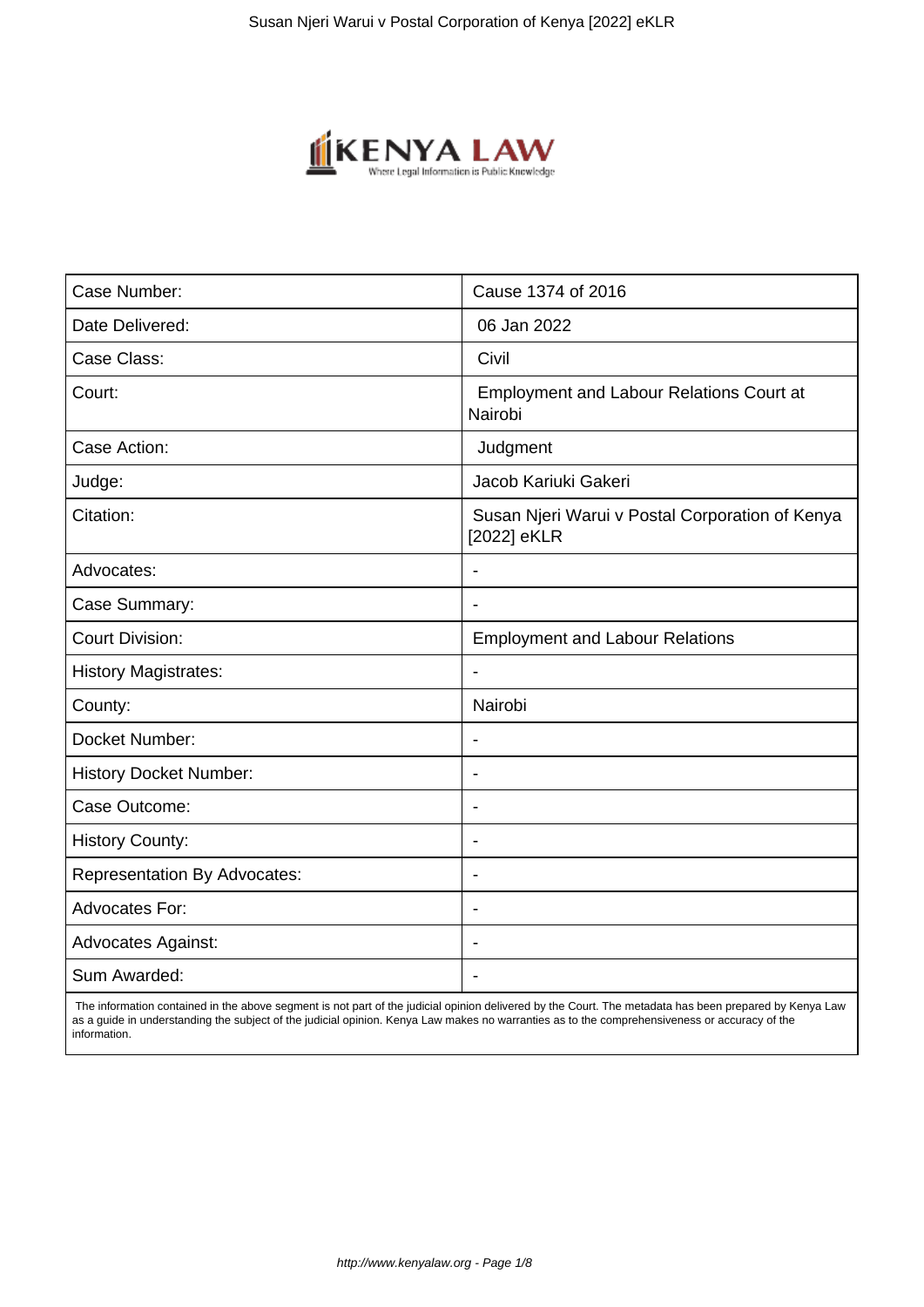# **REPUBLIC OF KENYA**

### **IN THE EMPLOYMENT AND LABOUR RELATIONS COURT**

### **AT NAIROBI**

### **CAUSE NO. 1374 OF 2016**

*(Before Hon. Justice Dr. Jacob Gakeri)*

**SUSAN NJERI WARUI.......................................................................................CLAIMANT**

#### *VERSUS*

### **POSTAL CORPORATION OF KENYA.......................................RESPONDENT**

### **JUDGMENT**

1. The Claimant instituted this claim by a statement of claim dated  $14<sup>th</sup>$  July 2016 and filed in Court on the same day alleging discriminatory, arbitrary and unlawful suspension from employment.

#### **Claimant's Case**

2. The Claimant's case is pleaded as follows: That the Respondent employed the Claimant as a Postal Officer under a written contract dated  $1<sup>st</sup>$  October 2007 at Kshs.35,415/- per month. That on  $27<sup>th</sup>$  November 2015, the Respondent allowed the Claimant to be away from the office and on the same day Auditors reported to the Claimant's work station. That the Respondent opened the Claimant's safe and in the course of their auditing process found Kshs.138,300/- missing. That the Respondent forced the Claimant to admit that she had taken the cash or be reported to the police and was arrested by the police but released on a personal bail of Kshs.20,000/-.

3. It is contended that the Respondent did not serve the Claimant with a show cause letter as required by the Public Service Commission Policies and Procedures Manual (PSCP&P Manual). That the suspension letter stated that the Claimant was not entitled to any salary contrary to Section 10 of the PSCP&P Manual.

4. That the Respondent failed to issue a termination notice or any other communication the Claimant.

5. That the Claimant served the Respondent diligently and utmost loyalty until suspension by a letter dated 8<sup>th</sup> December 2015 allegedly for investigation. That the Claimant was not informed of the outcome of the investigation.

6. The Claimant prays for –

(a) Salary in lieu of notice Kshs.35,415.00

(b) Compensation for unfair termination

(35,415 x 12) Kshs.424,980.00

#### **Total Kshs.460,395.00**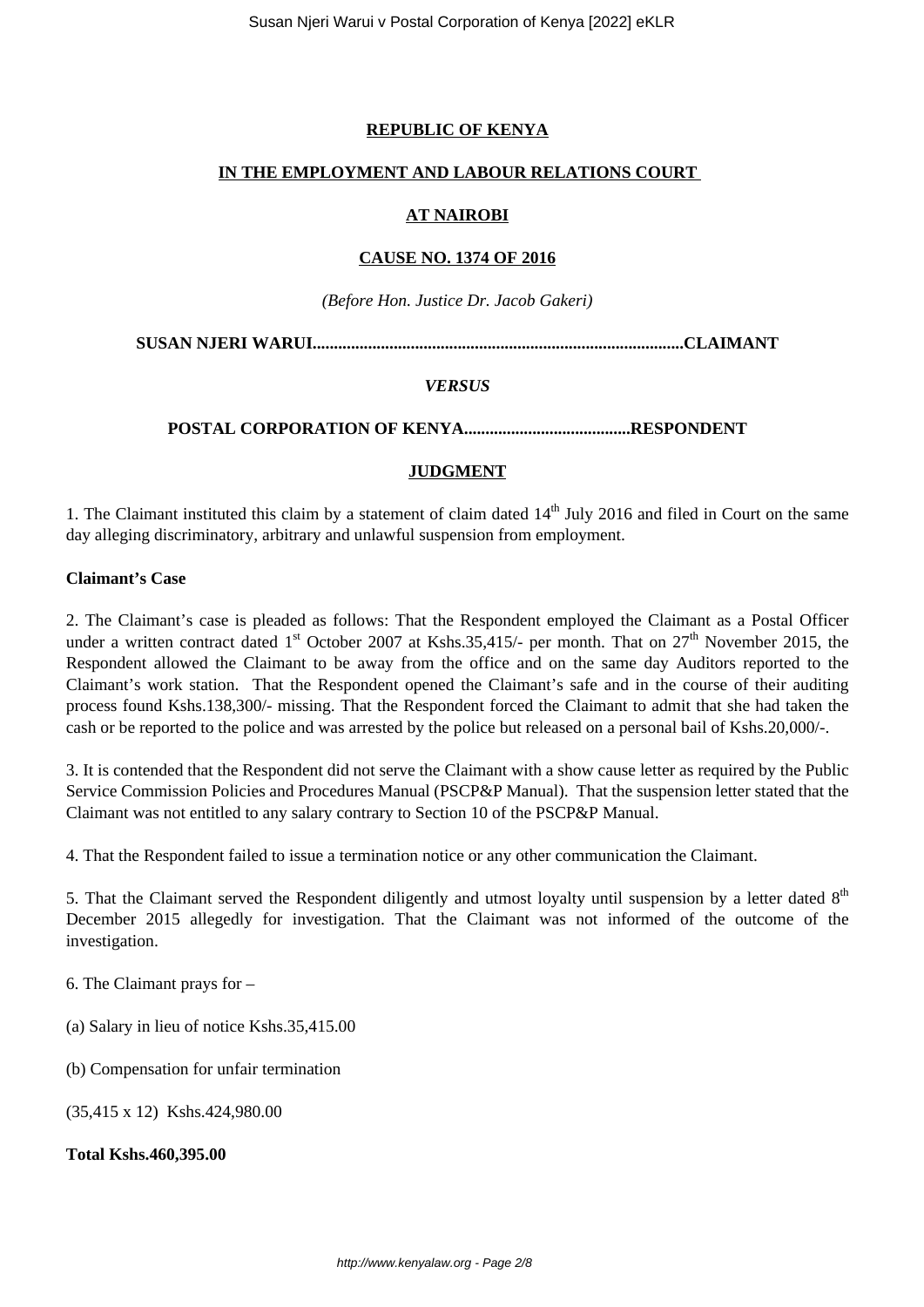(c) Declaration that termination of employment and/or dismissal was unfair.

(d) Costs of this claim.

### **Respondent's Case**

7. The Respondent responded to the claim by filing its response on to the memorandum of claim on 9<sup>th</sup> September 2016.

8. The Respondent avers that on  $27<sup>th</sup>$  November 2015 a team comprising Caroline Sheshe, JMK Kabira, Monica Mauti, Margaret Kiambi and Jacinta Musyoka visited the Loitokitok Post Office Branch unannounced and the Claimant was irregularly absent from the duty station without any paperwork and had deposited her keys to the safe with the Postmaster, Mr. Benard Kihima without a formal handover.

9. That efforts by the team and the Postmaster to reach the Claimant on her cell phone no. 0723 111 316 fell through. That the team accessed the Claimant's safe in the presence of the Postmaster and their initial investigation uncovered *prima facie* evidence of financial discrepancies and malpractices.

10. Subsequently, the Internal Investigation Officer, Mr. James Mwenze and Mr. Charles Sevu joined in the Inspection Team. The combined team of eight found instances of misrepresentation, misreporting, concealment, shortage/missing and lost funds amounting to Kshs.138,300.64.

11. That on 1<sup>st</sup> December 2015, Mr. Charles Sevu engaged the Claimant who requested for time to make good the deficit as she had admitted and signed the same as a shortage.

12. Relatedly, an Interim Inspection Report was prepared on 1<sup>st</sup> December 2015. That on 3<sup>rd</sup> December 2015, the Investigator, Mr. James Mwenze interviewed the Claimant and she recorded a statement where she confessed and acknowledged the loss of Kshs.138,000.64 and pledged to refund the same. That on the same day, the matter was reported to the Loitokitok Police Station, Vide OB No. 21/03/12/15.

13. That by a letter 8<sup>th</sup> December 2021, the Claimant was suspended from duty pending further investigations and disciplinary process for the loss of the employer's funds.

14. It is further averred that the final audit report dated 23<sup>rd</sup> March 2016 was availed in July 2016 showing financial impropriety by the Claimant.

15. That a notice to show cause was issued on  $27<sup>th</sup>$  July 2016 but the Claimant declined to honour it since she had already filed the suit herein

16. That the said funds have not been repaid.

17. It is further averred that –

(i) The Claimant was not coerced to make the statement dated  $1<sup>st</sup>$  December 2015 and  $3<sup>rd</sup>$  December 2015.

(ii) Respondent merely reported the Claimant to the police for further action.

(iii) By refusing to accept and/orcollect the notice to show cause, the Claimant declined to be subjected to due process.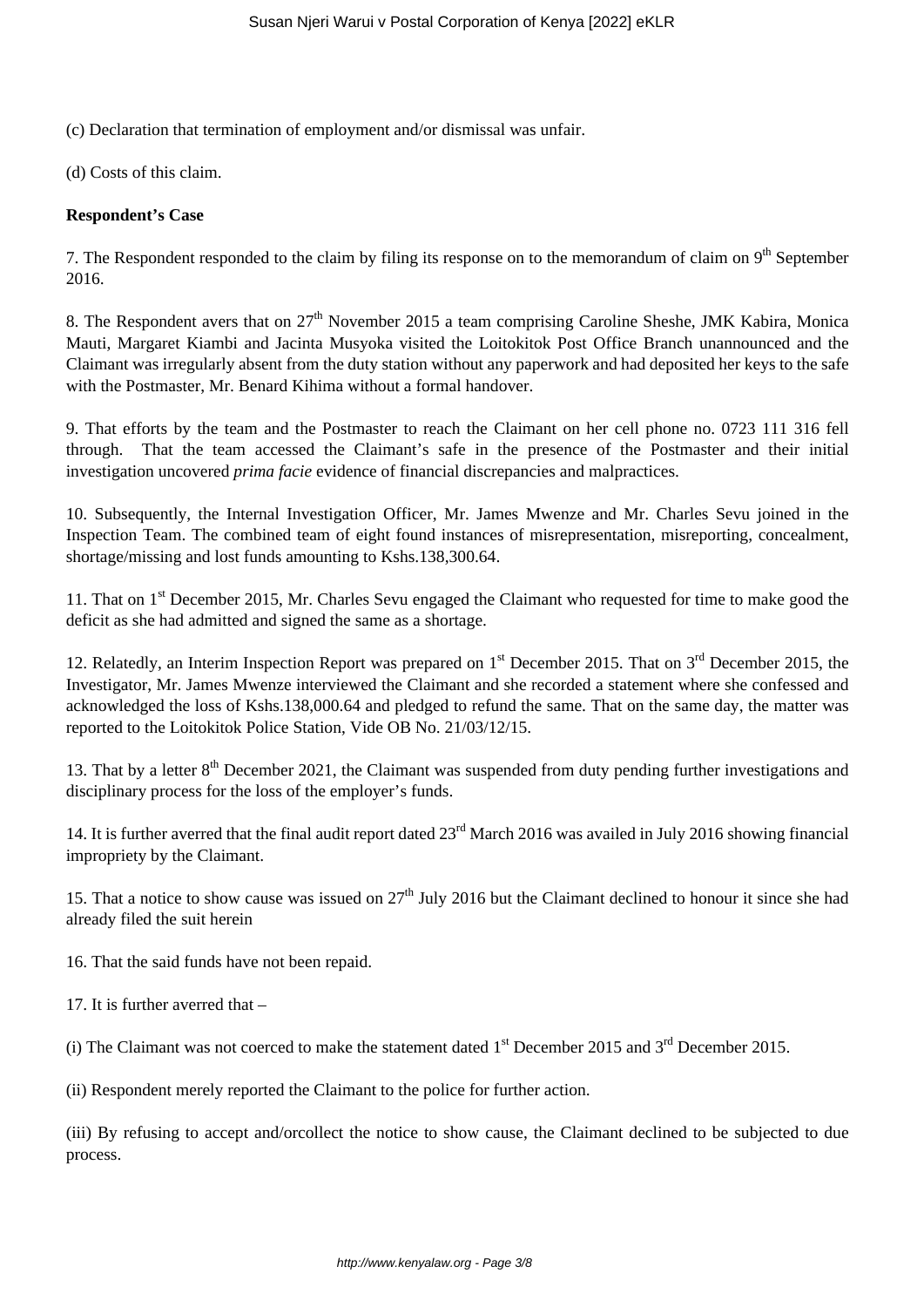(iv) The Claimant filed a suit prematurely which frustrated the Respondent's disciplinary process against her.

(v) The Claimant continued to enjoy all other fringe benefits including medical cover, personal accident insurance cover, benevolent fund, etc.

18. The Respondent prays for dismissal for the Claimant's suit with costs.

19. The Claimant filed a reply to the Respondent's response to the claim on  $27<sup>th</sup>$  January 2017. She averred that the date of employment was 1<sup>st</sup> October 2007 and that she had been granted permission by the controlling officer to be away on the material day as the internal audit report indicated.

20. It is also averred that the process to conduct the auditing was unprocedural. That her signature had been obtained by coercion and threats of arrest which eventually took place.

21. It is further averred that the suspension from duty was unprocedural. That the notice to show cause was prompted by the Claimant's suit and was thus unprocedural and had been overtaken by events.

22. That the Claimant filed the action to protect her labour rights since the Respondent did not appear interested in bringing the matter to its logical conclusion, yet the Claimant had children and no other source of income.

23. That, the Claimant avers that the suspension on  $8<sup>th</sup>$  December 2016 was not meant to keep her out of employment but for investigations which took inordinately long to conclude.

24. The Claimant further testified that the inordinate suspension violated the Constitution of Kenya. Finally, it is averred that an employee on suspension remained an employee.

#### **Evidence**

25. The Claimant adopted her written statement and was cross examined. She confirmed that she received the suspension letter on  $23<sup>rd</sup>$  January 2016 and the reason for suspension was indicated. That she was invited for a disciplinary hearing on  $27<sup>th</sup>$  July 2016 after she had filed the case and did not attend. That she was suspended with no pay.

26. The Witness further confirmed that she did not contest the amount indicated as missing and she signed the shortage form on 1<sup>st</sup> December 2015 freely and admitted to a shortage of Kshs.138,300/-.

27. That she was arrested on  $10^{th}$  December 2015 and paid a cash bail of Kshs. 20,000/- to await the audit report to be availed to the police for purposes of charging the Claimant. That the police had not been given the report by the date of the hearing on 26<sup>th</sup> October 2021 and the police have retained the Claimant's cash bail.

28. That the notice to show cause was unprocedural and was prompted by the Claimant's suit, seven months after the suspension without pay. That she had filed the suit to protect her labour rights after finding out that the Respondent was no longer interested in the issue of suspension yet she had no other source of income and had children and medical bills and depended on well-wishers.

29. **RW1, MR, JAMES NZAVI MWENZE** was cross examined on his written statement. He confirmed that he was unsure whether the Claimant was irregularly out of office on the material day. He testified that he was not in Human Resource but explained the handover procedure. He stated that the amount found as missing was Kshs.135,760.64 as per the Audit Report dated  $23^{\text{rd}}$  March 2016.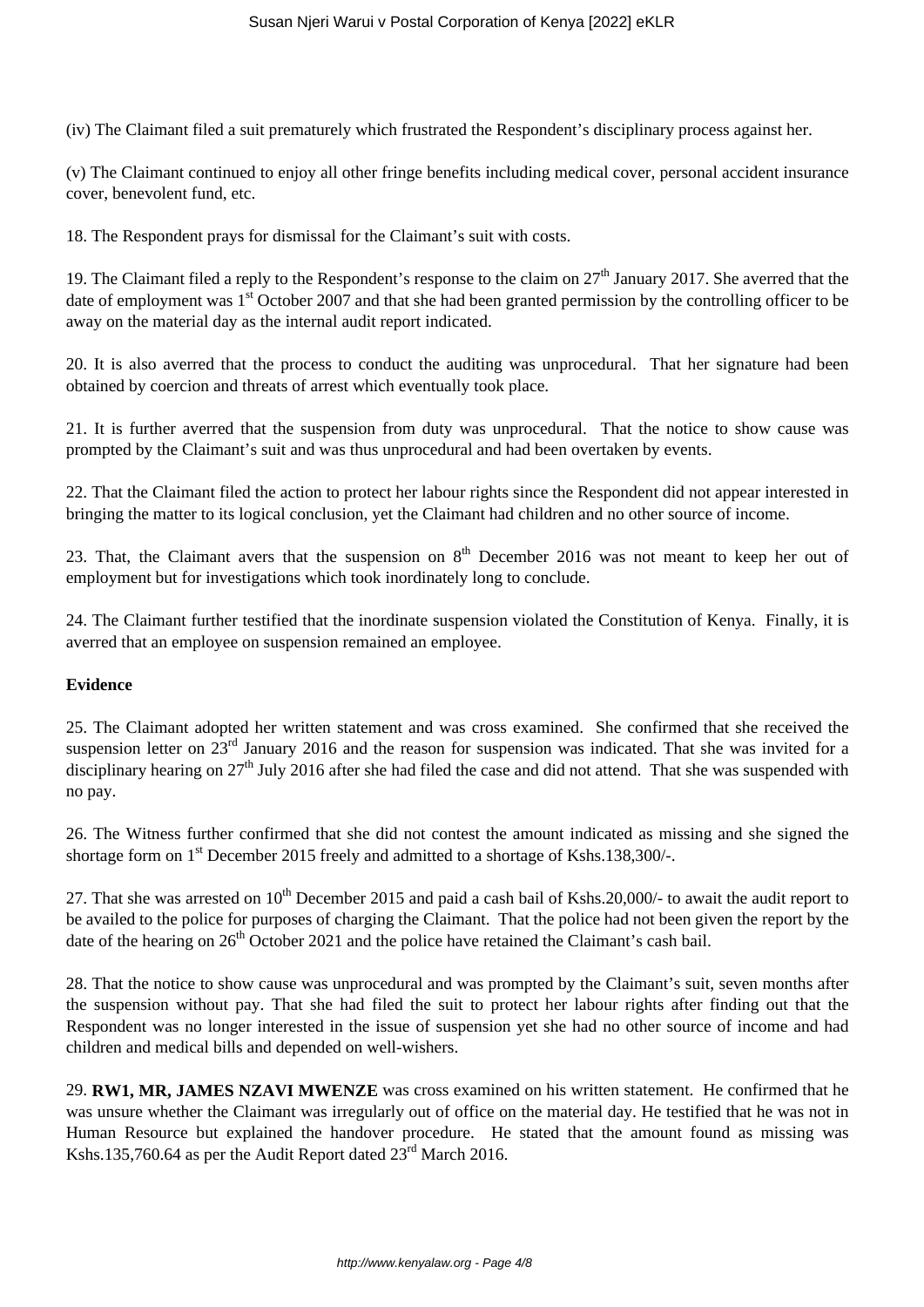30. He told the Court that he reported the matter to the police on  $3<sup>rd</sup>$  December 2015 and wrote to the DCIO Kajiado South on 4<sup>th</sup> December 2015 on the strength of the revelations made by the Inspection team from Nairobi that Kshs.138,300.64 was missing but the amount came down to Kshs.135,760.64 when audited by a professional. He confirmed that the Postmaster who had a shortage paid the sum but was later terminated.

31. He confirmed that he had interviewed the Claimant and recorded the statement which the Claimant signed voluntarily on  $3<sup>rd</sup>$  December 2015. The Witness also confirmed that on  $25<sup>th</sup>$  November 2015, the Claimant's Mpesa Line had a balance of Kshs.49,264.00 but her books had a float of Kshs.184,000/- signed by the Claimant on 1<sup>st</sup> December 2015. That the Claimant admitted the shortage when interviewed by the Witness.

32. That the inspection was carried out in the absence of the Claimant since she had handed over to Mr. Kihima on account of emergency leave.

33. **RW2, BEATRICE CHEMISU CHELIMO** adopted the written statement. On cross examination the witness testified that the suspension letter was effective  $8<sup>th</sup>$  December 2015 although it was served on the Claimant on  $22<sup>nd</sup>$ December 2015. The Witness also confirmed that the Claimant was suspended in accordance with the Human Resources Circular No. 7B of 2009 of the Respondent. The Witness further confirmed that an employee on suspension enjoyed medical cover only.

34. Finally, the Witness confirmed that the notice to show cause was dated 27<sup>th</sup> July 2016 and that the Claimant was procedurally dismissed on  $9<sup>th</sup>$  January 2017.

35. Both parties did not file submissions.

# **Determination**

-

36. After careful consideration of the pleadings, documents on record and evidence the issues for determination are:

a) Whether the Claimant was constructively dismissed;

b) Whether the Claimant is entitled to the reliefs sought.

37. It is common ground that the Respondent suspended the Claimant on 8th December 2015 "*pending in depth investigation and finalization of your case*". The letter was explicit that *"while on suspension you will receive no salary until the suspension, is lifted …"*

38. For unexplained reason, the Respondent did not revert to the Claimant in anyway until late July 2016 after the Claimant had filed the claim herein, when it purported to issue a notice to show cause. It is noteworthy that the audit report on fraud at Loitokitok Post Office was finalised on  $23<sup>rd</sup>$  March 2016.

39. Intriguingly, the one and half page report took 3½ months to prepare and four months to be acted upon by the Respondent. It took the Respondent a total of 7 months and 19 days to notify the Claimant the next course of action, the notice to show cause.

40. On her part, the Claimant did not sit pretty for a notice to show cause or termination in January 2017. She instituted a suit against the Respondent for unlawful termination. Question is whether the Claimant was unfairly terminated.

41. Although the Employment Act has no provision on constructive dismissal, the principle is recognised by the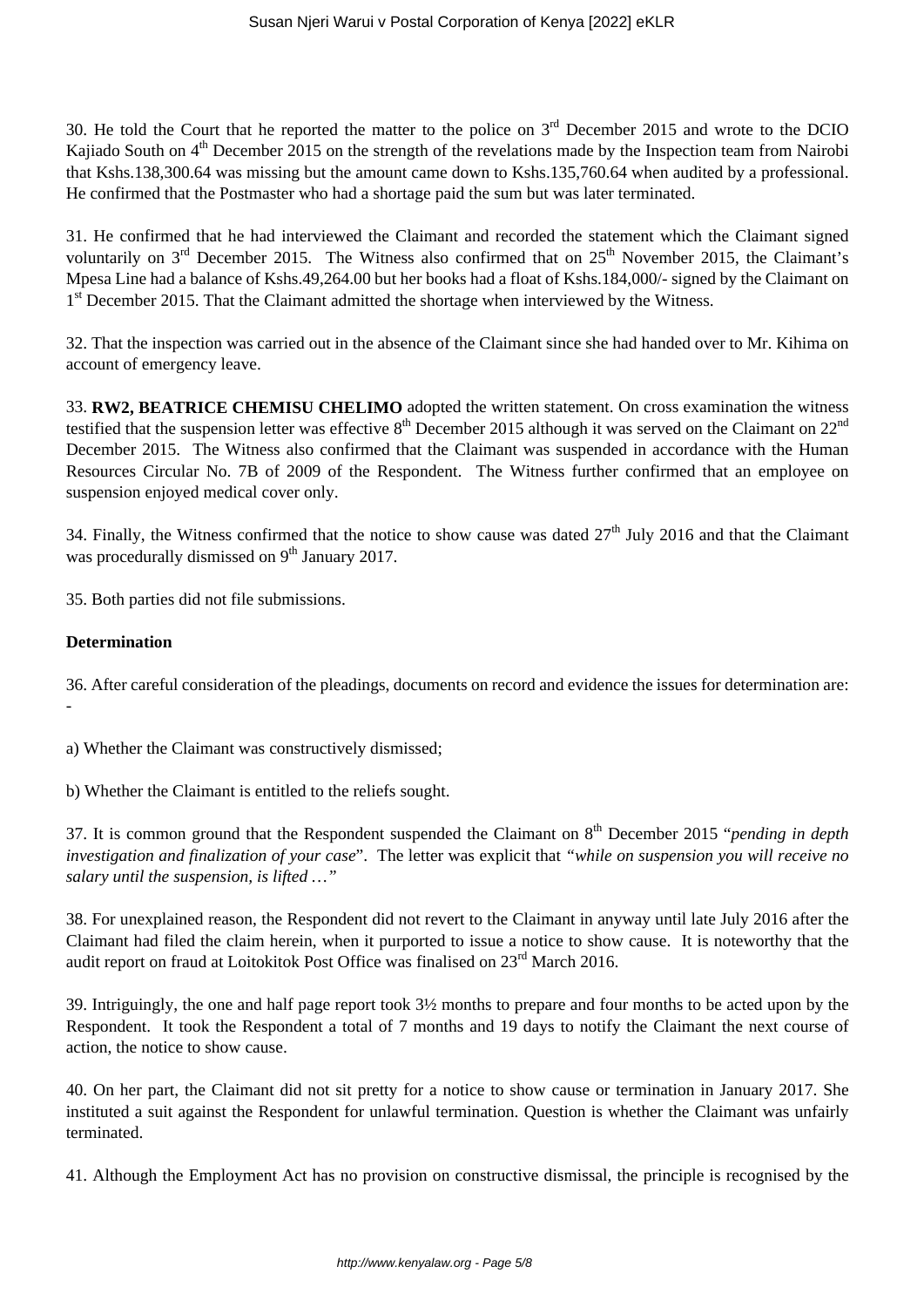common law and is anchored under Article  $41(1)$  of the Constitution of Kenya, 2010 which provides that –

### **"Every person has the right to fair labour practices."**

# 42. The principle of constructive dismissal was defined by Lord Denning in **Western Excavating ECC Ltd v Sharp [1978] 2WLR 344** as follows –

*"If the employer is guilty of conduct which is a significant breach going to the root of the contract of employment, or which shows that the employer no longer intends to be bound by one or more of the essential terms of the contract, then the employee is entitled to treat himself as discharged from any further performance. If he does so then he terminates the contract by reason of the employer's conduct. He is constructively dismissed. The employee is entitled in those circumstances to leave at the instant without giving any notice at all or, alternatively, he may give notice and say he is leaving at the end of the notice. But the conduct must in either case be sufficiently serious to entitle him to leave at once. (See also Nottinghamshire County Council v Meikle [2005] ICRI")* 

43. The Court of Appeal elaborated the principles of constructive dismissal and laid down its key elements and tests in its seminal decision in **Coca Cola East & Central Africa Limited v Maria Kagai Ligaga [2015] eKLR.** The Court expressed itself as follows: -

*"The key element in the definition of constructive dismissal is that the employee must have been entitled or have the right to leave without notice because of the employer's conduct. Entitled to leave has two interpretations which gives rise to the test to be applied. The first interpretation is that the employee could leave when the employer's behaviour towards him was so unreasonable that he could not be expected to stay - this is the unreasonable test. The second interpretation is that the employer's conduct is so grave that it constituted a repudiatory breach of the contract of employment - this is the contractual test. The contractual test is narrower than the reasonable test."*

# 44. The Court adopted and affirmed the contractual test approach as explained in **Western Excavating (ECC) Ltd v Sharp (supra)**. The Court further observed that –

*"This means that whenever an employee alleges constructive dismissal, a court must evaluate if the conduct of the employer was such as to constitute a repudiatory breach of the contract of employment. Whether a particular breach of contract is repudiatory is one of mixed fact and law…" In constructive dismissal, the issue is primarily the conduct of the employer and not the conduct of employee – unless waiver, estoppel or acquiescence is in issue…"*

45. The principle of constructive dismissal has been applied in legions of decisions, one of which is **Joseph M. Kivilu v Kenya National Examination Council [2021] eKLR** where the Claimant had been sent on indefinite suspension without salary from 29<sup>th</sup> March 2016 and resigned on 24<sup>th</sup> March 2017. The Claimant had worked for six years. The Court awarded maximum compensation.

46. In the instant case, the Claimant was suspended on  $8<sup>th</sup>$  December 2015 for purposes of investigation, was arrested on 10<sup>th</sup> December 2015 but was not charged and has not been charged since then. The Respondent relied on paragraph 1(ix) entitled *"Suspension from Duty"* of its antiquated Human Resource Circular No. 7"B" of 2009 as opposed to the more progressive **Public Service Commission Policies & Procedure Manual** available to all state bodies as a fallback position. The circular relied upon had no time frame when an employee was suspended from duty.

47. It took the Respondent three months and 15 days to finalise the internal audit report on the alleged fraud and/or misappropriation of funds and the report did not fundamentally change the findings of the Inspection Team and no communication was forthcoming until the Claimant filed the instant case.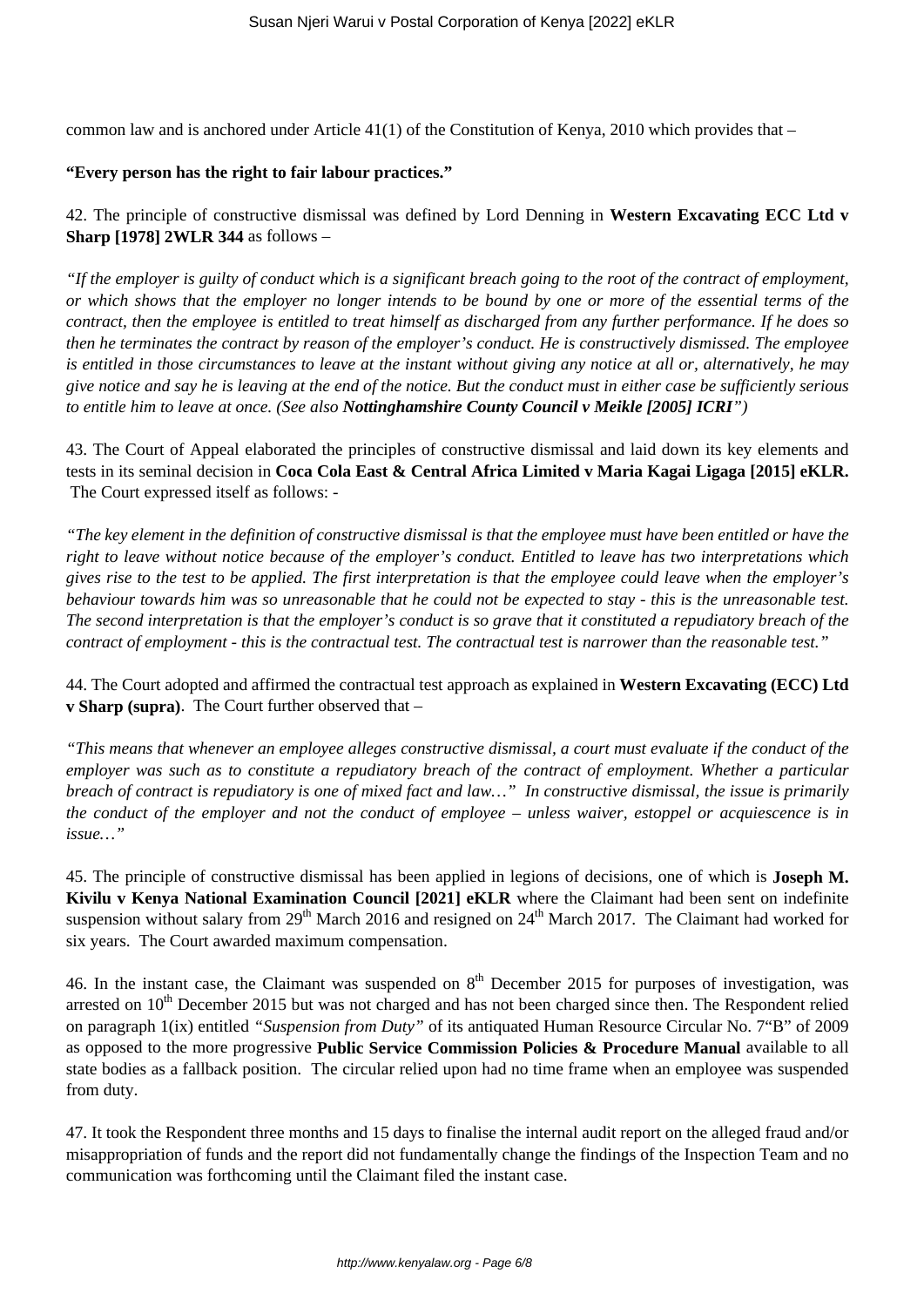48. The absence of communication by the Respondent from  $8<sup>th</sup>$  December 2015 to 27<sup>th</sup> July 2015 is sufficient evidence that the Respondent did not consider itself bound by the contract of employment with the Claimant and the Claimant was entitled to treat herself as constructively dismissed. Keeping an employee on suspension for more than six months would generally not qualify as fair labour practice as contemplated by Article 41 of the Constitution of Kenya, 2010.

49. For the foregoing reasons, it is the finding of the Court that the Claimant was constructively dismissed. The purported dismissal by the Respondent on 9<sup>th</sup> January 2017 was a face saving gimmick and is laughable.

50. On reliefs, the Claimant prays for –

# **(a) Declaration that the termination of the Claimant's employment and/or dismissal was unfair**

51. Having found that the Claimant was constructively dismissed, a declaration hereby issues that the Claimant's termination of employment was unfair.

# **(b) Declaration that the Respondent fundamentally breached their statutory obligations under the Constitution of Kenya, 2010 and the Employment Act, 2007**

52. Having found that the Claimant was constructively dismissed, it is declared that the Respondent was in breach of the Constitution of Kenya, 2010 and the Employment Act, 2007.

# **(c) An order directing and/or compelling the Respondent to pay the sum of Kshs.406,395/- comprising**

# **i) Salary in leu of notice Kshs.35,415.00**

# **ii) Compensation for unfair termination (35,415 x 12) Kshs.424,980.00**

53. Based on the findings, the Court has taken into account the following –

(i) The Claimant had served the Respondent for over 8 years, which is reasonably long and wished to continue

as evidenced by the prayer for reinstatement.

(ii) The Claimant had no previous warnings or suspension.

(iii) The Claimant was arrested before the Respondent had conducted investigations on the alleged improprieties and is yet to be charged

(iv) As the Claimant's reply to the Respondent's response avers, which was confirmed in Court on  $30<sup>th</sup>$  September 2021, the Claimant is a single mother of two and has been out of employment since 2016.

(v) The Claimant contributed to the suspension and eventual dismissal.

54. In the circumstances, the equivalent of 8 months' salary is fair, **Kshs.283,230.00/-.**

# **(d) That the suspension of the Claimant be lifted and she be reinstated to her position of employment**

55. This prayer is not available on account of Section 12(3)(vii) of the Employment and Labour Relations Court Act, 2011. It has been overtaken by events and is accordingly **dismissed.**